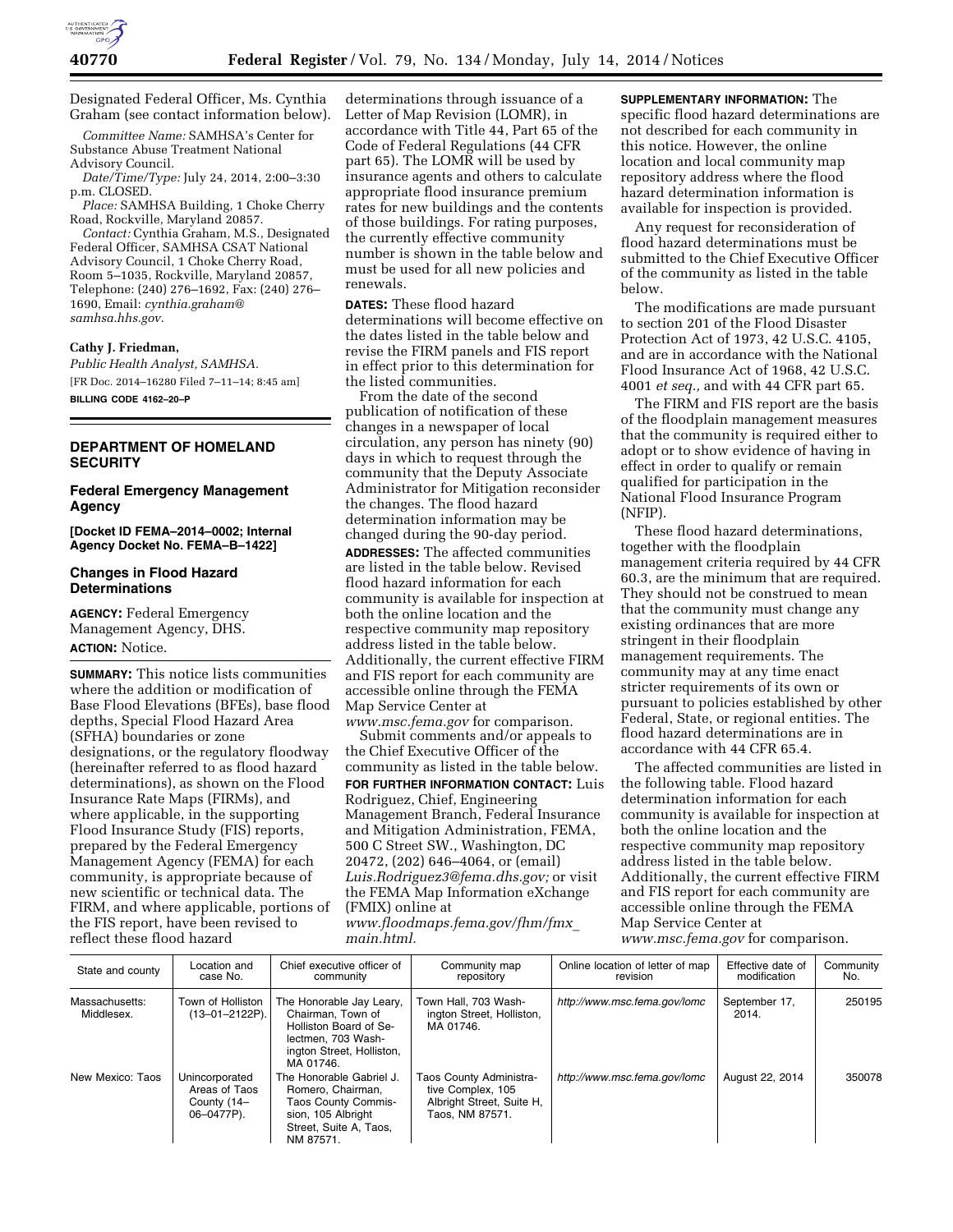| State and county         | Location and<br>case No.                                        | Chief executive officer of<br>community                                                                                        | Community map<br>repository                                                                                                    | Online location of letter of map<br>revision            | Effective date of<br>modification | Community<br>No. |
|--------------------------|-----------------------------------------------------------------|--------------------------------------------------------------------------------------------------------------------------------|--------------------------------------------------------------------------------------------------------------------------------|---------------------------------------------------------|-----------------------------------|------------------|
| New York:<br>Rockland    | Town of Ramapo<br>(13-02-1859P).                                | The Honorable Chris-<br>topher P. St. Lawrence,<br>Supervisor, Town of<br>Ramapo, 237 Route 59,<br>Suffern, NY 10901.          | Town of Ramapo Depart-<br>ment of Public Works,<br>16 Pioneer Avenue,<br>Tallman, NY 10982.                                    | http://www.msc.fema.gov/lomc                            | October 16, 2014                  | 365340           |
| Rockland                 | Village of Hillburn<br>$(13 - 02 - 1859P)$ .                    | The Honorable Craig M.<br>Flanagan, Jr., Mayor,<br>Village of Hillburn, 31<br>Mountain Avenue,<br>Hillburn, NY 10931.          | Village Hall, 31 Mountain<br>Avenue, Hillburn, NY<br>10931.                                                                    | http://www.msc.fema.gov/lomc                            | October 16, 2014                  | 360683           |
| Oklahoma:<br>Canadian    | City of Oklahoma<br>City (12-06-<br>2730P).                     | The Honorable Mick<br>Cornett, Mayor, City of<br>Oklahoma City, 200<br>North Walker Avenue,<br>3rd Floor, Oklahoma             | 420 West Main Street,<br>Suite 700, Oklahoma<br>City, OK 73102.                                                                | http://www.msc.fema.gov/lomc                            | August 18, 2014                   | 405378           |
| Garvin                   | City of Pauls Val-<br>ley (13-06-<br>3636P).                    | City, OK 73102.<br>The Honorable Gary Al-<br>fred, Mayor, City of<br>Pauls Valley, P.O. Box<br>778, Pauls Valley, OK<br>73075. | City Hall, 100 West Paul<br>Avenue, Pauls Valley,<br>OK 73075.                                                                 | http://www.msc.fema.gov/lomc                            | August 29, 2014                   | 400246           |
| Texas:<br>Bexar          | City of San Anto-<br>nio (13-06-<br>3484P).                     | The Honorable Julian<br>Castro, Mayor, City of<br>San Antonio, P.O. Box<br>839966, San Antonio,<br>TX 78283.                   | Department of Public<br>Works, Storm Water<br>Engineering, 1901<br>South Alamo Street,<br>2nd Floor, San Antonio,<br>TX 78204. | http://www.msc.fema.gov/lomc                            | August 25, 2014                   | 480045           |
| Dallas                   | City of Garland<br>$(13 - 06 - 4174P)$ .                        | The Honorable Douglas<br>Athas, Mayor, City of<br>Garland, 200 North 5th<br>Street, Garland, TX<br>75040.                      | 800 Main Street, Garland,<br>TX 75040.                                                                                         | http://www.msc.fema.gov/lomc                            | September 5,<br>2014.             | 485471           |
| Dallas                   | City of Sachse<br>$(13 - 06 - 4174P)$ .                         | The Honorable Mike Felix,<br>Mayor, City of Sachse,<br>3815 Sachse Road,<br>Building B, Sachse, TX<br>75048.                   | 3815 Sachse Road, Build-<br>ing B, Sachse, TX<br>75048.                                                                        | http://www.msc.fema.gov/lomc                            | September 5,<br>2014.             | 480186           |
| Denton                   | City of Celina<br>$(13 - 06 - 4215P)$ .                         | The Honorable Sean<br>Terry, Mayor, City of<br>Celina, 142 North Ohio<br>Street, Celina, TX<br>75009.                          | City Hall, 142 North Ohio<br>Street, Celina, TX<br>75009.                                                                      | http://www.msc.fema.gov/lomc                            | September 2,<br>2014.             | 480133           |
| Denton                   | City of Denton<br>$(13 - 06 - 3803P)$ .                         | The Honorable Mark A.<br>Burroughs, Mayor, City<br>of Denton, 215 East<br>McKinney Street, Den-<br>ton, TX 76201.              | 901-A Texas Street, Den-<br>ton, TX 76209.                                                                                     | http://www.msc.fema.gov/lomc                            | July 28, 2014                     | 480194           |
| Denton    City of Denton | (14–06–0807P).                                                  | The Honorable Mark A.<br>Burroughs, Mayor, City<br>of Denton, 215 East<br>McKinney Street, Den-<br>ton, TX 76201.              | ton, TX 76209.                                                                                                                 | 901-A Texas Street, Den-   http://www.msc.fema.gov/lomc | September 22,<br>2014.            | 480194           |
| Denton                   | City of Frisco<br>$(13 - 06 - 3033P)$ .                         | The Honorable Maher<br>Maso, Mayor, City of<br>Frisco, 6101 Frisco<br>Square Boulevard, Fris-<br>co, TX 75034.                 | City Hall, 6101 Frisco<br>Square Boulevard, Fris-<br>co, TX 75034.                                                             | http://www.msc.fema.gov/lomc                            | August 18, 2014                   | 480134           |
| Denton                   | City of Frisco<br>(14-06-0032P).                                | The Honorable Maher<br>Maso, Mayor, City of<br>Frisco, 6101 Frisco<br>Square Boulevard, Fris-<br>co, TX 75034.                 | City Hall, 6101 Frisco<br>Square Boulevard, Fris-<br>co, TX 75034.                                                             | http://www.msc.fema.gov/lomc                            | August 25, 2014                   | 480134           |
| Denton                   | Unincorporated<br>Areas of Den-<br>ton County<br>(13-06-3803P). | The Honorable Mary<br>Horn, Denton County<br>Judge, 110 West Hick-<br>ory Street, 2nd Floor,<br>Denton, TX 76201.              | Denton County Govern-<br>ment Center, 1505 East<br>McKinney Street, Suite<br>175, Denton, TX 76209.                            | http://www.msc.fema.gov/lomc                            | July 28, 2014                     | 480774           |
| Denton                   | Unincorporated<br>Areas of Den-<br>ton County<br>(13-06-4215P). | The Honorable Mary<br>Horn, Denton County<br>Judge, 110 West Hick-<br>ory Street, 2nd Floor,<br>Denton, TX 76201.              | Denton County Govern-<br>ment Center, 1505 East<br>McKinney Street, Suite<br>175, Denton, TX 76209.                            | http://www.msc.fema.gov/lomc                            | September 2,<br>2014.             | 480774           |
| Denton                   | Unincorporated<br>Areas of Den-<br>ton County<br>(14-06-0807P). | The Honorable Mary<br>Horn, Denton County<br>Judge, 110 West Hick-<br>ory Street, 2nd Floor,<br>Denton, TX 76201.              | Denton County Govern-<br>ment Center, 1505 East<br>McKinney Street, Suite<br>175, Denton, TX 76209.                            | http://www.msc.fema.gov/lomc                            | September 22,<br>2014.            | 480774           |